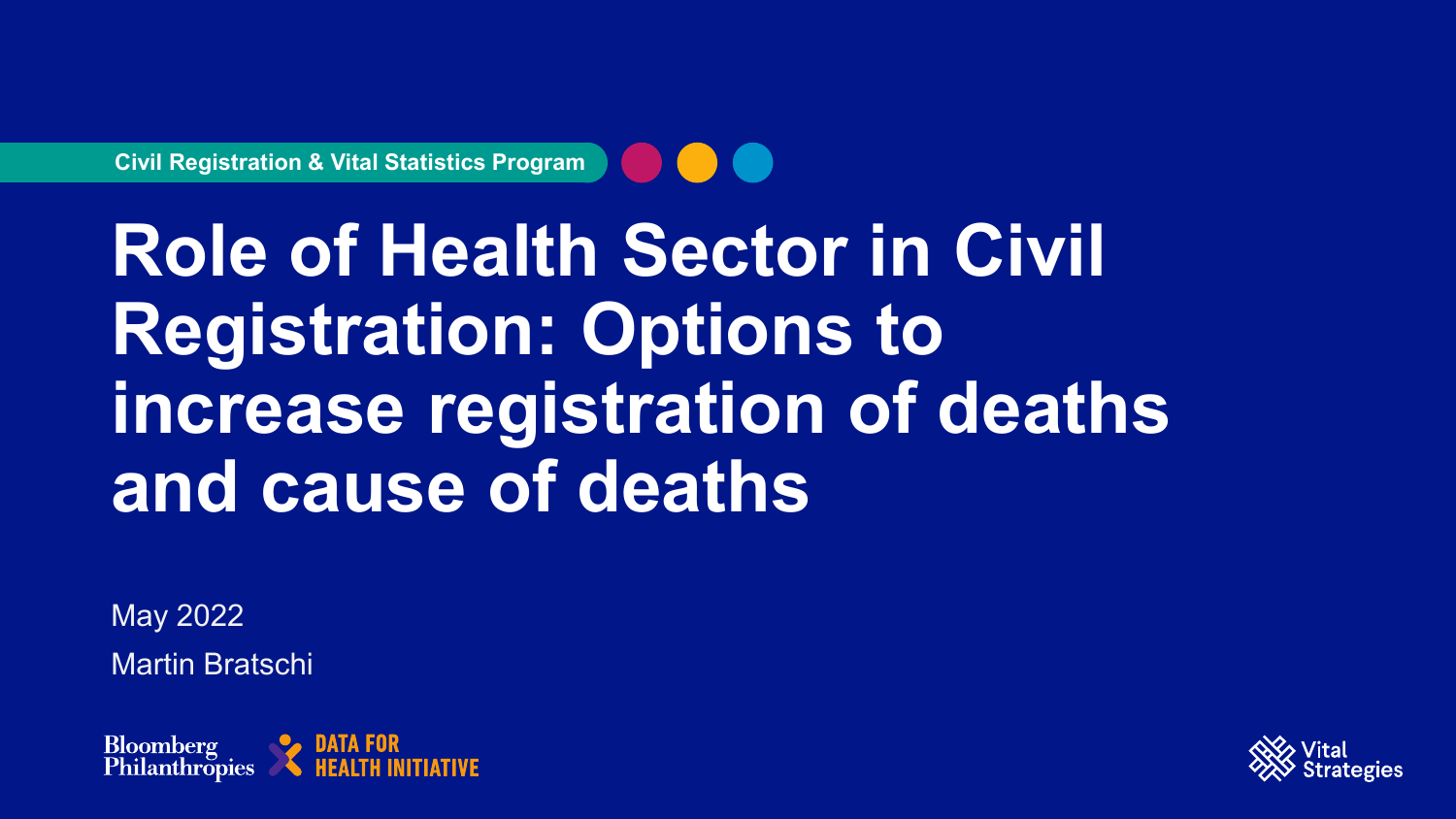### **Ensuring registration of all death known to the health sector and collection of cause of death**

- Background and potential of the role of the health sector
- Options for the role of the health sector
	- Option 1: Health sector issues proof to the family; family is informant
	- Option 2: Health sector issues proof to the family and notifies the civil registrar; family is informant
	- Option 3: Health sector is informant; no action required by the family
- Required CRVS system changes to enhance the role of the health sector

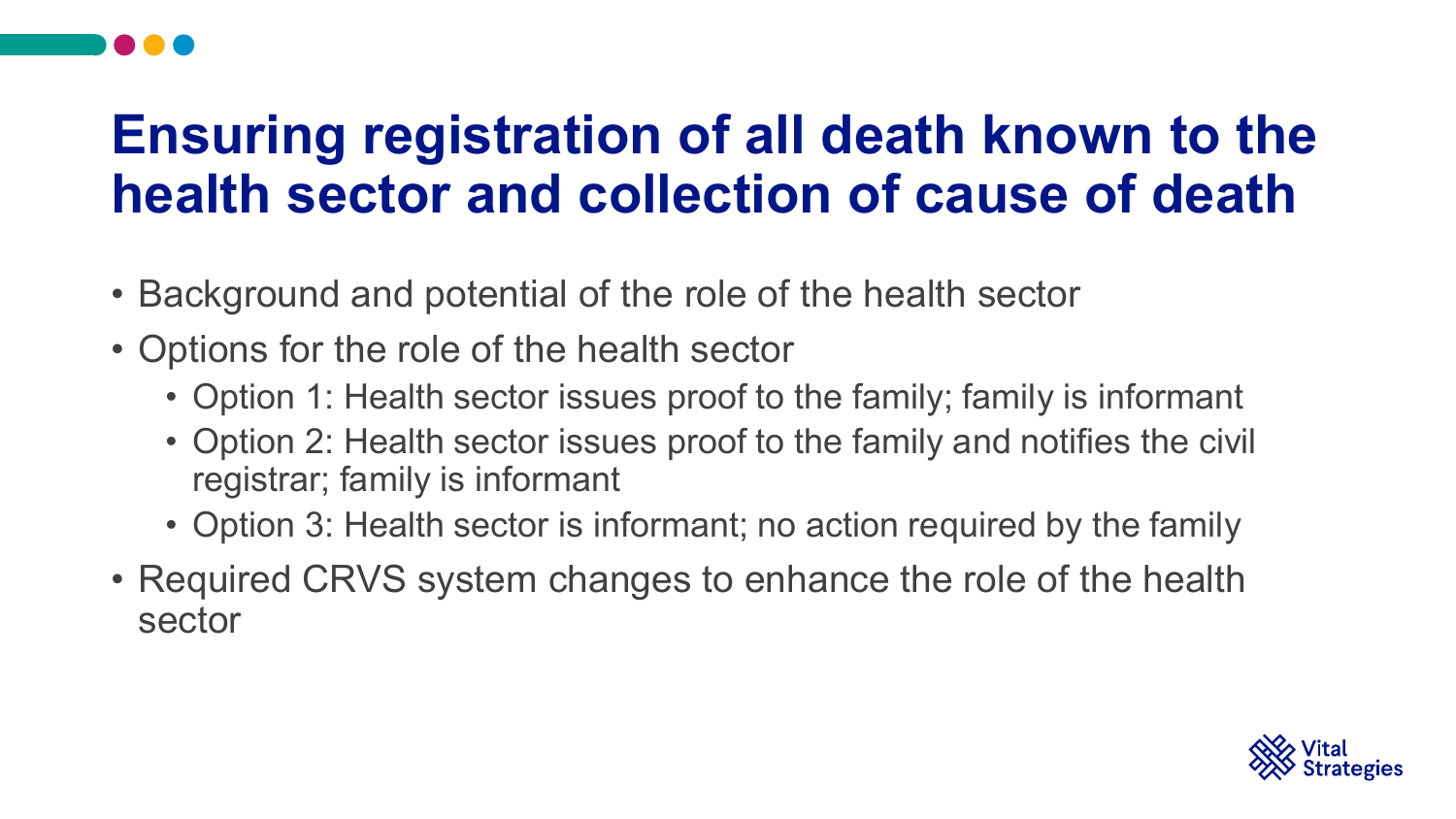### **Background and potential of the role of the health sector**

- **Family members are often responsible** to declare birth and death, but may fail to do so leaving events unregistered
- Countries are engaging the **health sector to play a more proactive role**, i.e. requiring notification or declaration from the health sector and establishing interoperability to collect high quality cause of death data
- Has the potential to make civil registration **more complete** (presence of health services in communities) and **equitable** (reporting through standard operating procedure of health sector staff rather families) and improve the **quality and availability of the cause of death data**

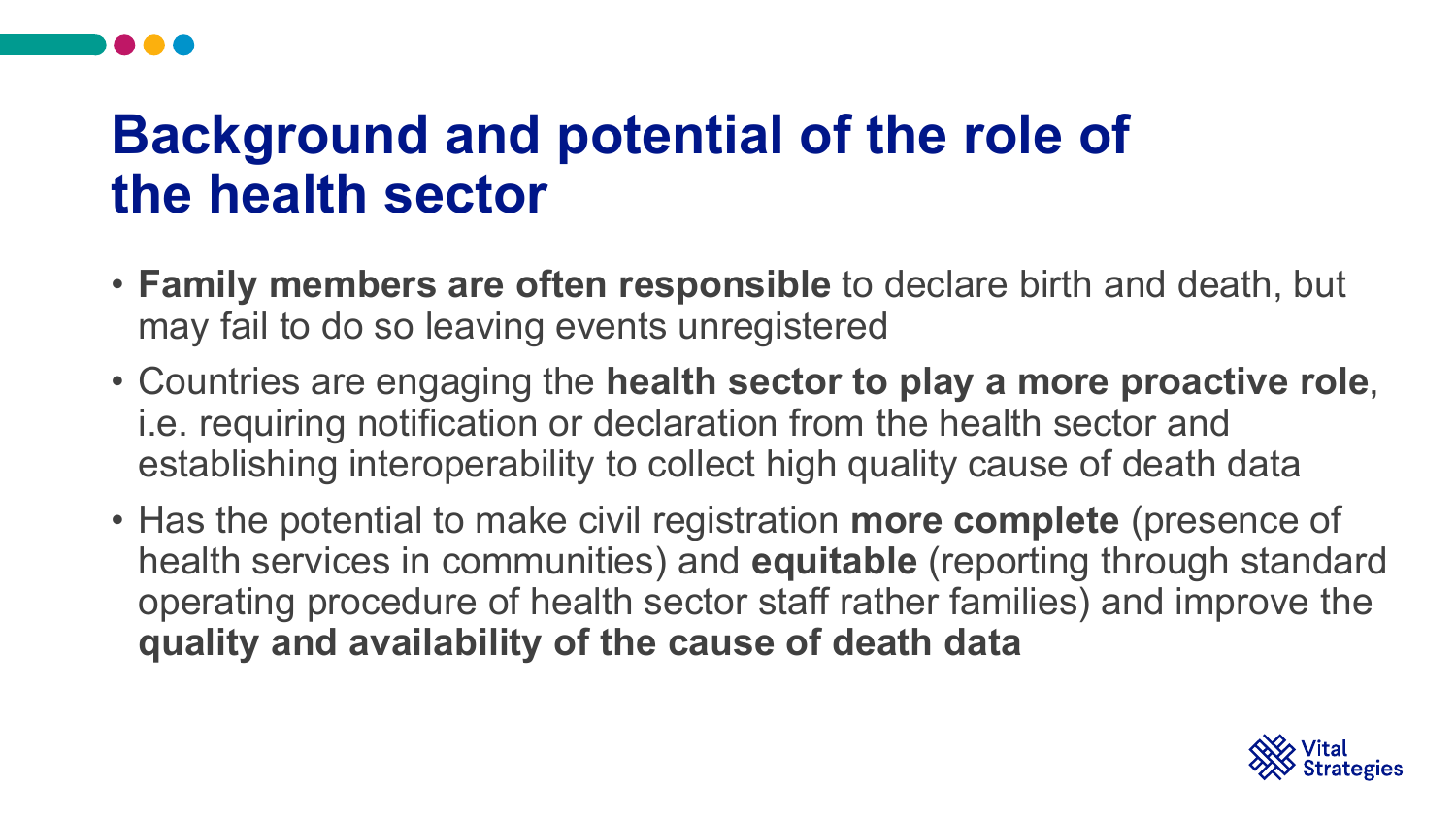# **Options for the role of the health sector**

- Option 1: Health sector **issues proof to the family**; family is informant
- Option 2: Health sector issues proof to the family and **notifies the civil registrar**; family is informant
- Option 3: **Health sector is informant**; no action required by the family

A more active role of the health sector also allows for **increased interoperability for the sharing of cause of death data**.

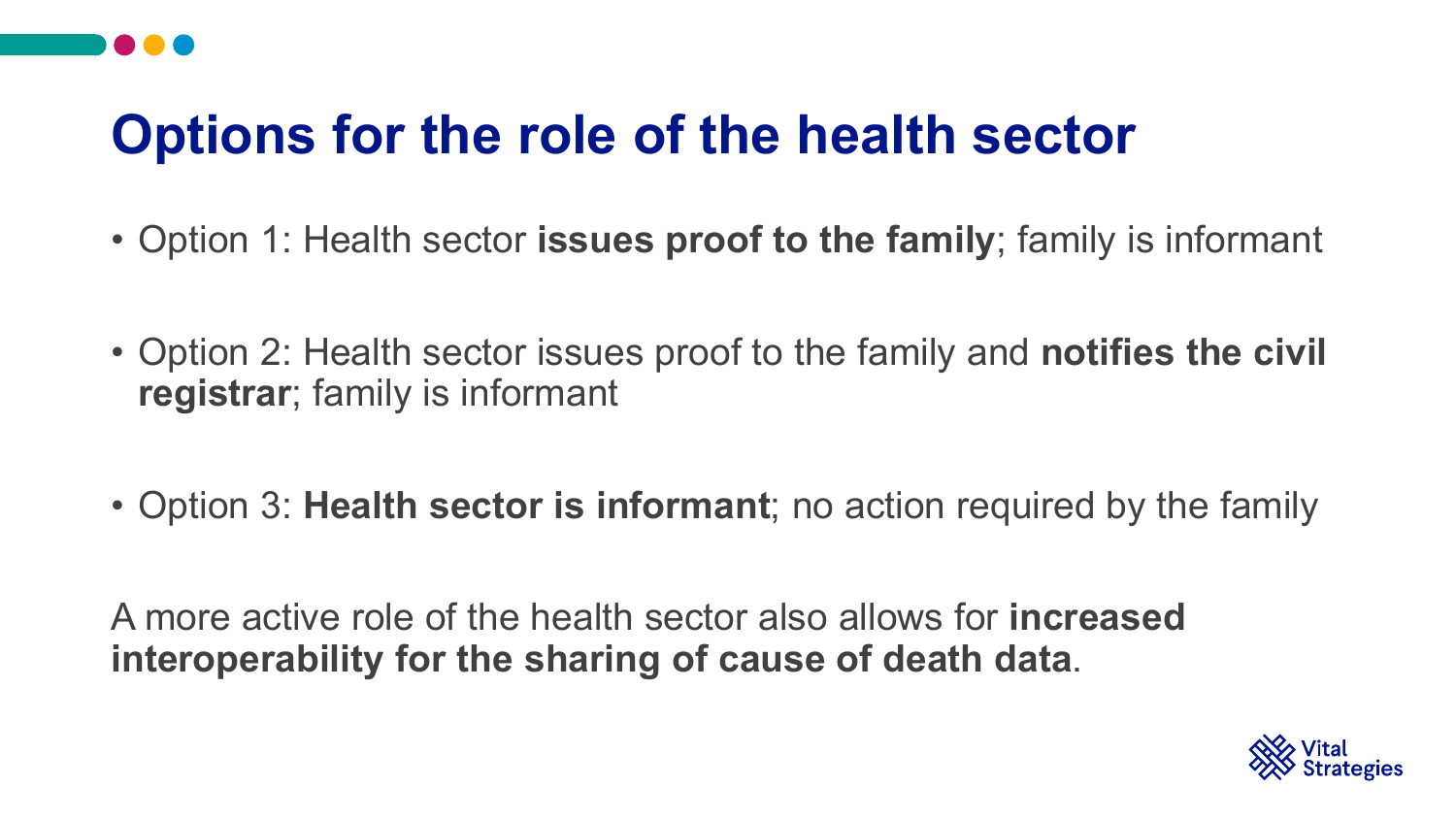# **Option 1: Passive Role of the Health Sector**

- Health sector is responsible only for issuing proof of the event to the family.
- **The family**, as the legally designated informant, is responsible for declaring the vital event to the civil registrar for the purpose of civil registration.

Civil registration is **dependent on the active role of the family**. Civil registrar is **unaware** of unregistered event because health sector staff have not notified the civil registrar of the event.

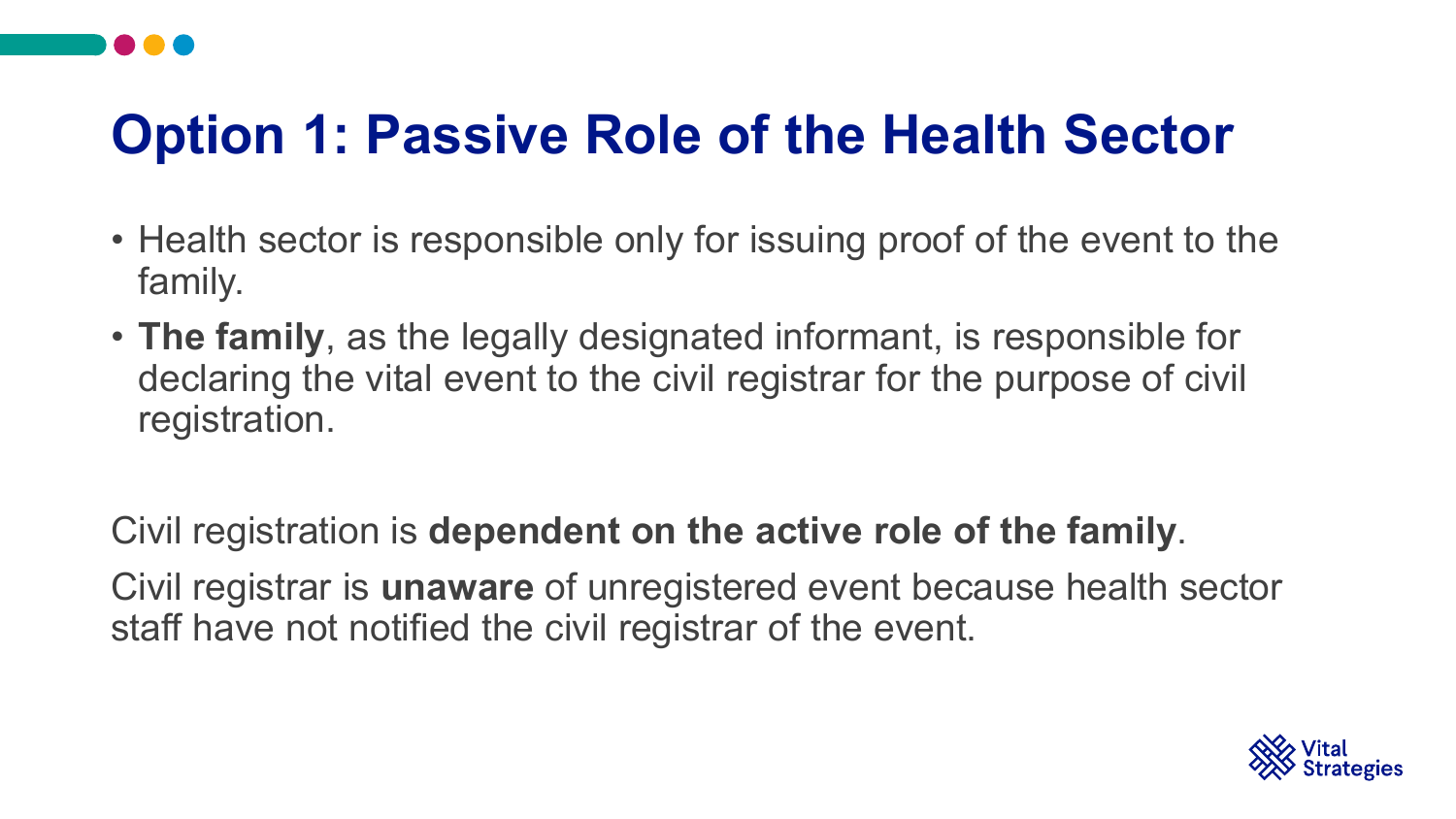# **Option 2: More Proactive Role for the Health Sector**

- Health sector is responsible not only for issuing proof of the event to the family but is also responsible for **notifying** the vital event to the civil registrar.
- The family, as the legally designated informant, is responsible to declare the event to the civil registrar.

Civil registration is dependent on the **active role of the family**. **Civil registrar is aware** of unregistered vital event if the family fails to report to the civil registrar.

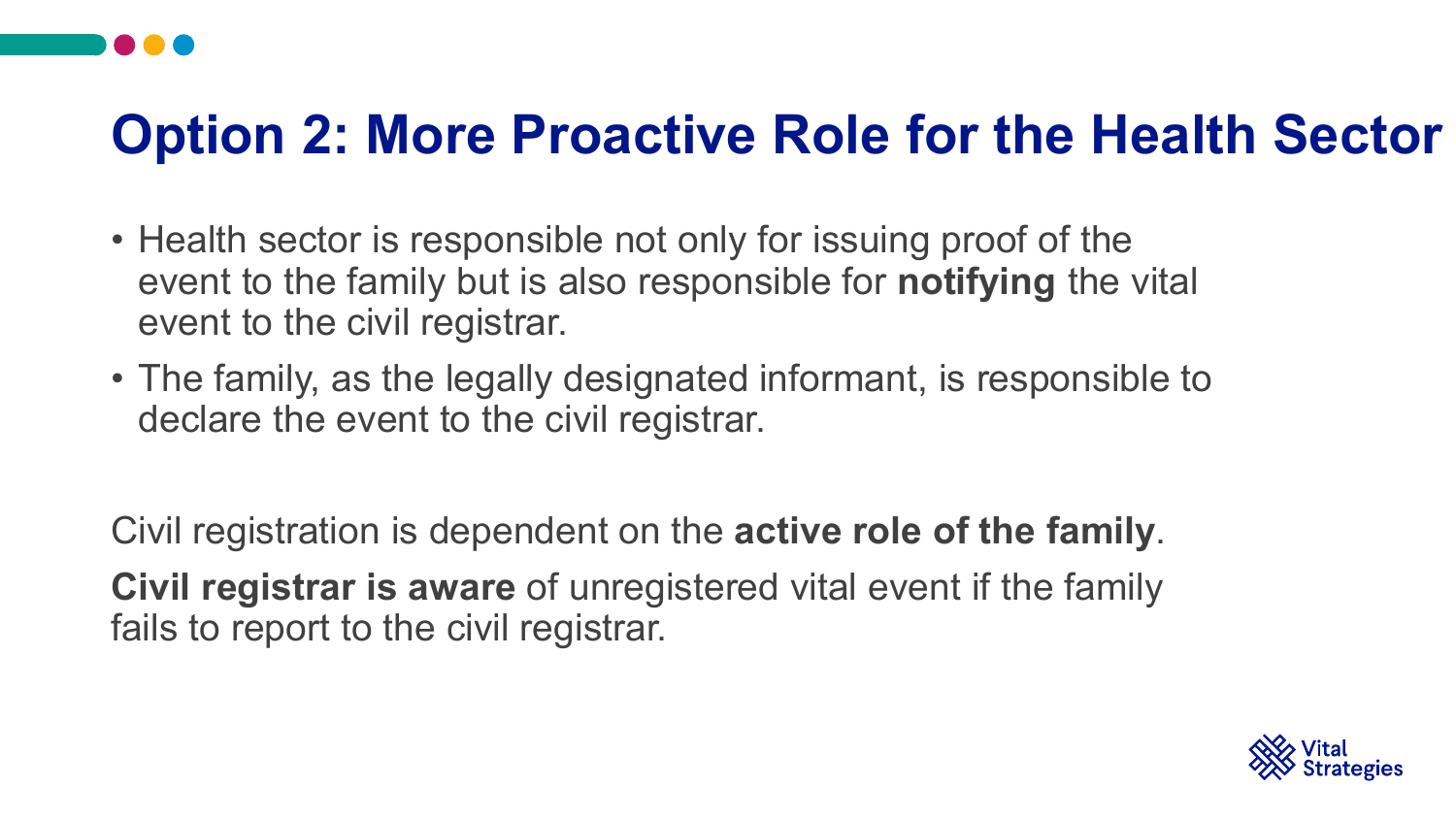# **Option 3: Most Proactive Role of the Health Sector**

- **Health sector is responsible**, as the legally designated informant, for declaring the vital event to the civil registrar.
- The family is not required to declare the event or interact with the civil registrar for the vital event to be registered.

Civil registration **does not depend on the active role of the family**.

Ensures registration of virtually all vital events that occur: 1) in a **health facility**, 2) in the **community** attended by a health worker, and 3) in the community and of which a **health worker becomes aware** shortly after the event.

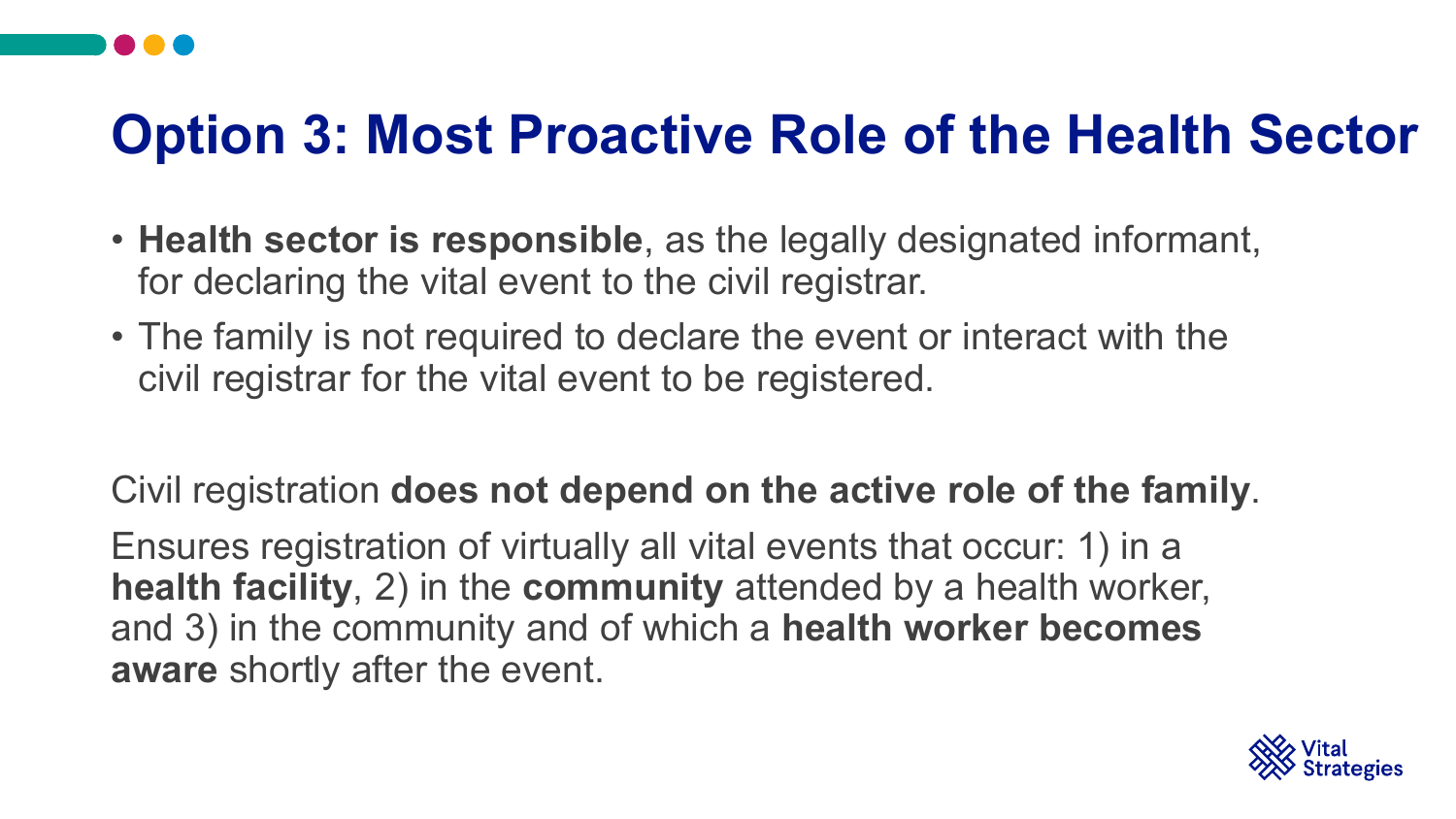### **System changes to enhance the role of the health sector**

Potential of the role of the health sector will depend on:

- **Business processes** that interlink the health sector and civil registration
- **Legal frameworks** that designate health sector staff as informants
- **Coordination** between agencies and organizational and system interoperability

**The health sector can greatly contribute to ensure that every death is registered and high quality cause of death information is available.**